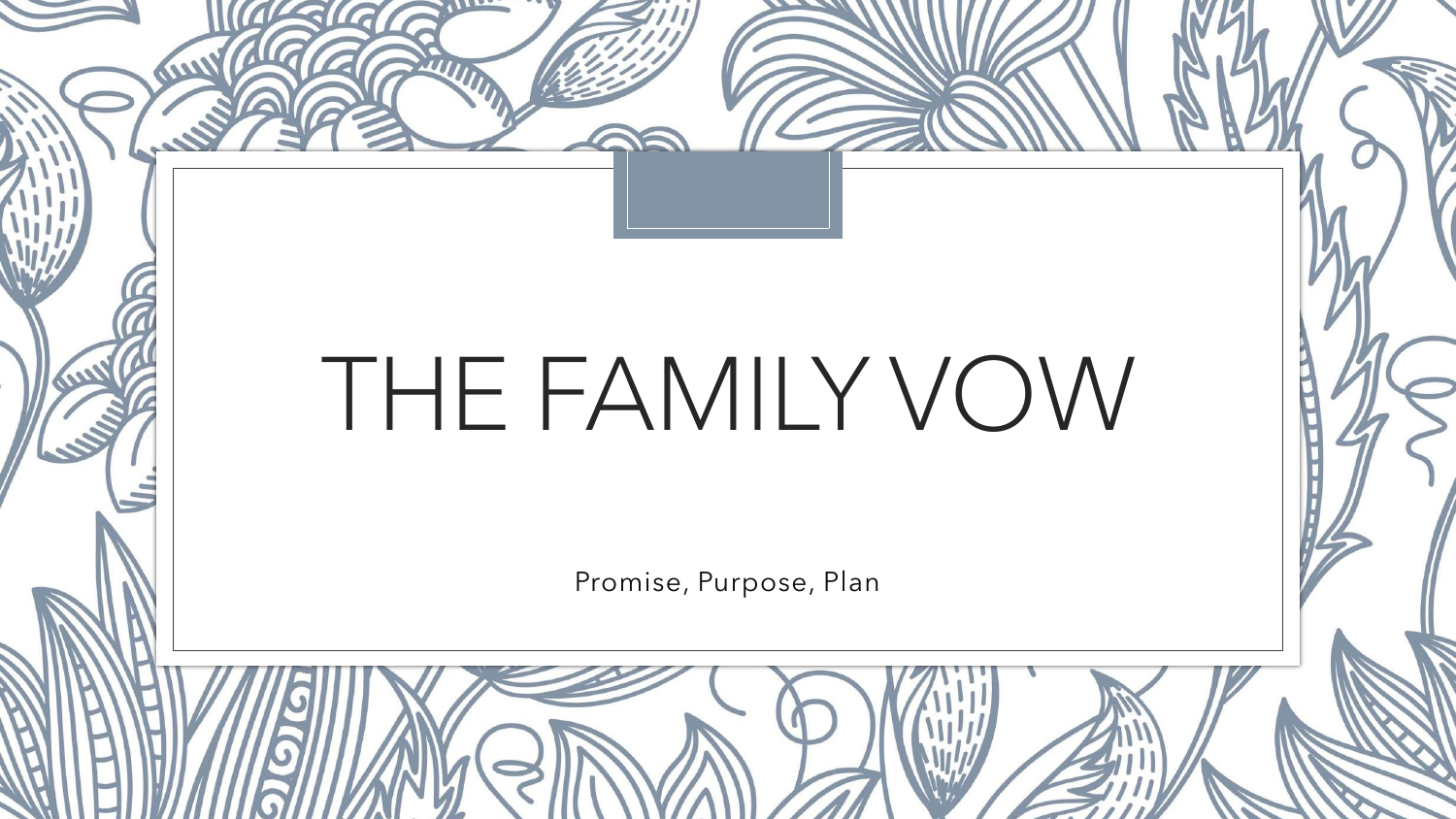## The Family Vow unites people in a common bond of love and support







COMMITMENT TO EACH OTHER INDIVIDUALLY AND AS A FAMILY UNIT.

*ACTIVE PARTICIPATION IN THE CEREMONY TO THE LEVEL OF INDIVIDUAL COMFORT AND ABILITY*

HONORING ONE ANOTHER AND VISIONS FOR THE FUTURE TOGETHER *PLEDGING WITH WORDS OR RITUALS SUCH AS GIVING A NECKLACE PRIOR TO THE RING* 

*EXCHANGE* 

PLEDGING SUPPORT TO EACH OTHER AND SEEKING THE SUPPORT OF OTHERS TO ENDORSE THE FAMILY BOND

THE VOWS CAN BE ENDORSED BY WEDDING GUESTS "WE WILL"